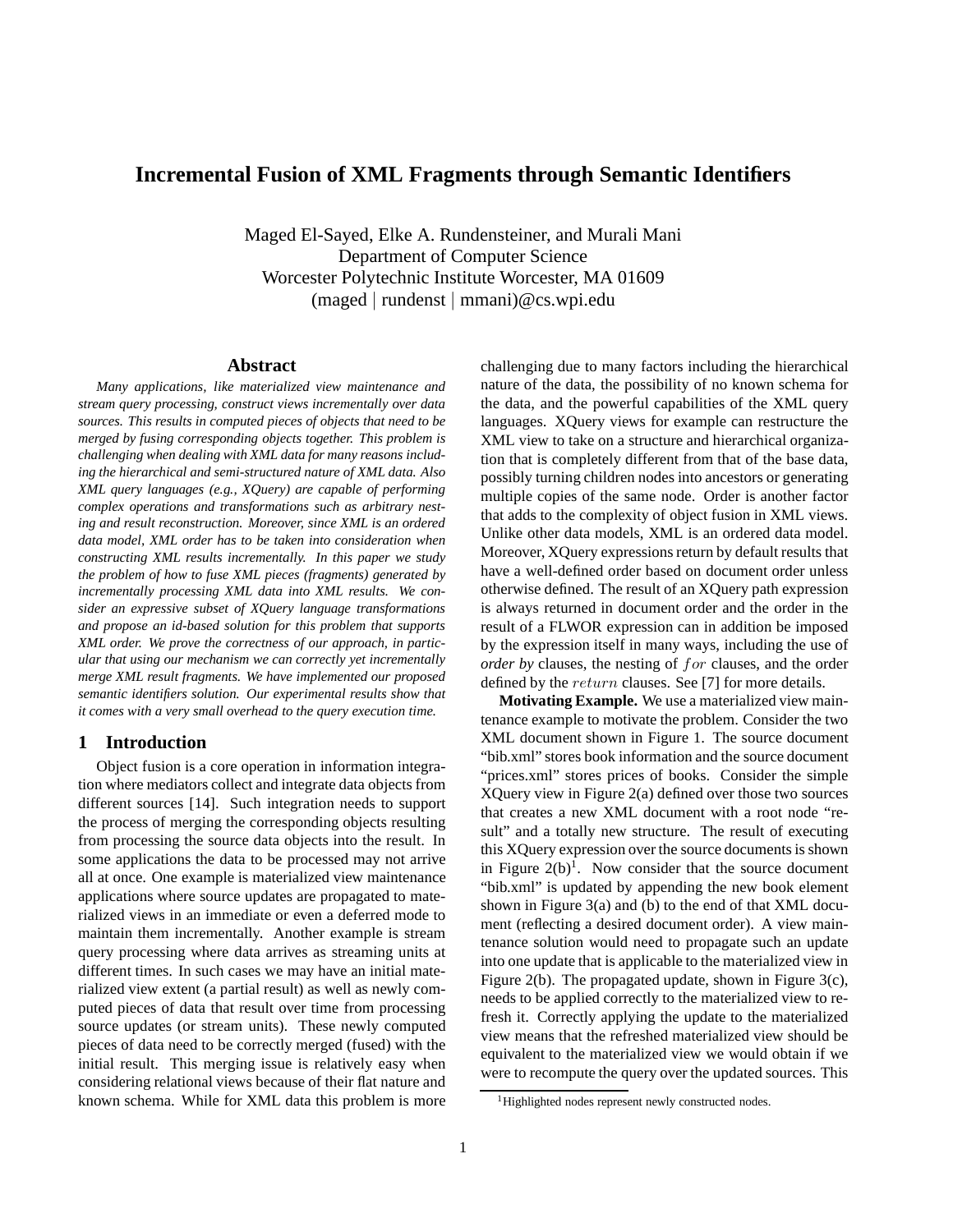includes maintaining the correct view order.

The question that we raise now is how to merge (fuse) the propagated update in Figure 3(c) with the original materialized view shown in Figure 2(b). This involves deciding for each incrementally propagated node if it should be merged with any existing node (or even nodes) in the view extent into possibly one combined node, or if it should be added as a new node, separate from existing ones, to the view extent. It also involves deciding how the order of the materialized XML view is maintained as a result of such an update to the view extent.



**Figure 1.** Two input XML documents "bib.xml" and "prices.xml".



**Figure 2.** (A) An XOuery expression defined over the two XML documents in Figure 1 and (b) the resulting XML view extent.

In previous view maintenance solutions, this problem has been addressed in a variety of ways. Some solutions [1, 2, 22] have materialized large auxiliary data beyond the actual view contents. Other solutions [11, 14, 17] have used Skolem functions (or variations of them). We will discuss these solutions in more details in Section 2.

In this paper we study the problem of object fusion for XML views that are constructed incrementally. We consider views defined using the XML query language, XQuery [19], over XML data sources. These views are capable of performing a large class of complex operations and transformations including navigation, grouping, aggregation, nesting, unnesting, and element construction. We propose a



**Figure 3.** (a) A new "book" element to be inserted into the source document "bib.xml" shown in Figure 1, (b) the corresponding XML tree, and (c) the expected result of propagating the update through the view in Figure 2(a).

mechanism for generating semantically meaningful identifiers for processed XML nodes. These semantic identifiers are reproducible for corresponding objects<sup>2</sup>, hence enable identifier-based fusion. They also encode lineage and order information for view nodes in a compact way.

Our solution works at the algebraic query representation level. In the first phase it takes the query algebra tree as input and automatically defines rules of how lineage and order specifications can be computed for processed nodes. We call such lineage and order specification the *Context Schema*. This phase takes place during the query plan generation and optimization phase. In the second phase, semantic identifiers are generated for processed nodes based on the *Context Schema* previously defined in the first phase. This step takes place during query execution time. We summarize the contributions of this paper as follows: (I) we propose a mechanism for generating "semantically meaningful" node identifiers for XML views. Such identifiers can be used to incrementally fuse XML fragments to construct results. To the best of our knowledge our solution is the first solution that provides all the following advantages: (i) it supports an expressive class of XQuery views (ii) it is fully automated, it does not, for example require the definition of Skolem functions on the query syntax level by the end user (iii) the semantic identifiers that we generate compactly encode lineage information for XML nodes in the result, hence enabling tracing back to the source nodes, (iv) The semantic identifiers that we generate also encode order information of nodes, hence enabling order-aware incremental result construction. (II) We define a mechanism for the id-based fusion for XML fragments using the *Deep Union* operation. (III) We prove the correctness of our approach. In particular we prove that the result of merging the incrementally processed data is equivalent to the result we

<sup>2</sup>This means that the semantic id generated for a newly processed node (resulting for example from a source update) is guaranteed to be equivalent to the id of an existing node in the result if there exists such a node that semantically corresponds to the newly processed node.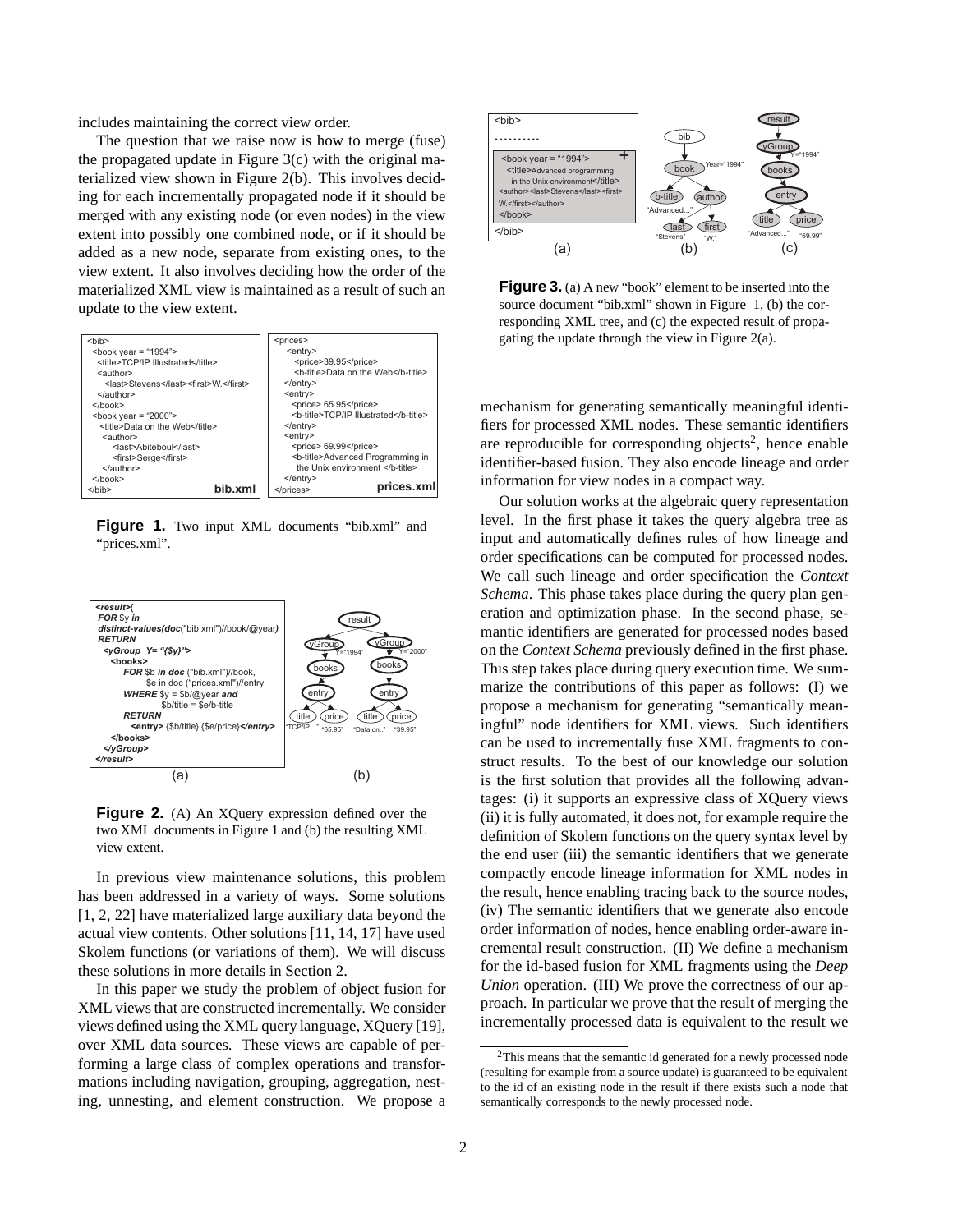would obtain if we were to execute the query over the entire source. (IV) We have implemented and integrated our proposed solution within the Rainbow XML query engine [20] and have tested its performance. The results of our experiments show that our solution comes with very small overhead to the query execution time.

The rest of this paper is organized as follows. In Section 2 we discuss related work. Section 3 gives the necessary background. Section 4 describes how we encode derivation and order specifications through the *Context Schema*. Section 5 discusses how we generate the semantic identifiers from the *Context Schema*. Section 6 shows how we use the semantic identifiers for fusing processed XML nodes. Section 7 gives the results of our experimental evaluation. Lastly, Section 8 provides conclusions.

### **2 Related Work**

A core operation to materialized view maintenance is the apply phase, namely the application of propagated updates to materialized views. This involves determining how to correctly merge (fuse) propagated updates with the materialized views. This problem is more challenging in the context of object-oriented and semi-structural data models than in the context of the flat relational data model. Many view maintenance solutions (e.g., [1], [2], and [22]) require materializing and maintaining large auxiliary data in order to be able to perform this task. For example, for maintaining the simple graph structured views (Select-Where views) used in [22] each view object needs to be annotated with identifiers of all the source objects from which the object is derived from. Unlike the approaches above we do not require the use of auxiliary data to relate view extent objects to their sources. Some view maintenance solutions (e.g., [4] and [11]) have avoided such need to materialize auxiliary data through the use of mechanisms for generating reproducible identifiers for the view objects. For example, the work proposed in [11] for maintaining semi-structured views annotates edges in processed trees with special keys that can be used in the fusion process. The proposed key system may generate keys with a deeply nested structure. It also comes with some limitations to the view maintenance solution itself including limitations on updating source values used in constructing the keys. Other solutions (e.g., [4] and [14]) have used Skolem functions to generate identifiers that can be used for fusing propagated updates with materialized views. Skolem functions were first used in the context of object-oriented systems [12] to produce object identifiers and were used later in many integration and mediation systems [14, 15]. The use of Skolem functions typically requires specifying these functions at the query syntax level by indicating what input is to be used by them to generate the identifiers. Papakonstantinou et al. [14] have proposed a technique for generating semantic object identifiers based on a special use of Skolem functions to fuse semistructured data specified using the MSL mediator specification language. This work [14] supports only simple views and requires semantic identifiers to be defined as part of the mediator specification process. To the best of our knowledge no Skolem function solution supports incremental fusion of the class of XML views that we consider including order-aware views. For example, no Skolem function solution supports the unique identification and order semantics of views that allow multiple copies of the same source node (or constructed nodes bound to the same source nodes) to appear as siblings in the result. This is important for incremental view maintenance since certain updates to the source node might, for example, insert (or delete) only one of the node copies and not the others. This would also affect the local order among the node siblings in the view extent. Unlike the approaches that use Skolem functions or similar mechanisms to generate identifiers, our solution does not require manual specification of what input values they should take to generate ids, when writing the query.

In the context of their data integration work, Ives et al. [10] have proposed a solution for combining and restructuring XML views over streaming XML data by adding special extra attributes to the intermediate tuples. Their solution does not support the case of 1:n parent-child relationships in the returned output in which an element can occur more than once in different combinations of input bindings. This restricts the solution from handling query expressions with correlated nested sub-queries, which are very common in XQuery. Fegaras et al. [9] have proposed a mechanism for assembling streamed XML fragments to construct the XML result on the client side. Their solution is based on a special annotation called the fillers-holes annotation. The work in [9] requires fillers and holes to be defined before streaming the XML fragments. Once an XML fragment is streamed only fillers to previously defined holes into it can be processed. New inserts to other locations in the XML fragments afterwards are not allowed.

Our work relates to the problem of handling order in XML query processing since the generated identifiers also encode order information. In [7] we have studied this problem of XML order. We now extend and optimize our solution proposed there in support of handling integrated semantic identifiers.

### **3 Background**

**XQuery.** We consider an expressive subset of the XQuery language [19]. This subset includes XPath expressions, nested FLWOR expressions, element constructors<sup>3</sup>.

**Source Node Identifiers.** By node we mean an XML element, attribute, or text. We use Fast Lexico-graphical keys  $(FlexKeys)$  encoding [6] for encoding source node identifiers and order in XML trees. The  $FlexKey$  encoding

<sup>&</sup>lt;sup>3</sup>The grammar of this subset is described in [8].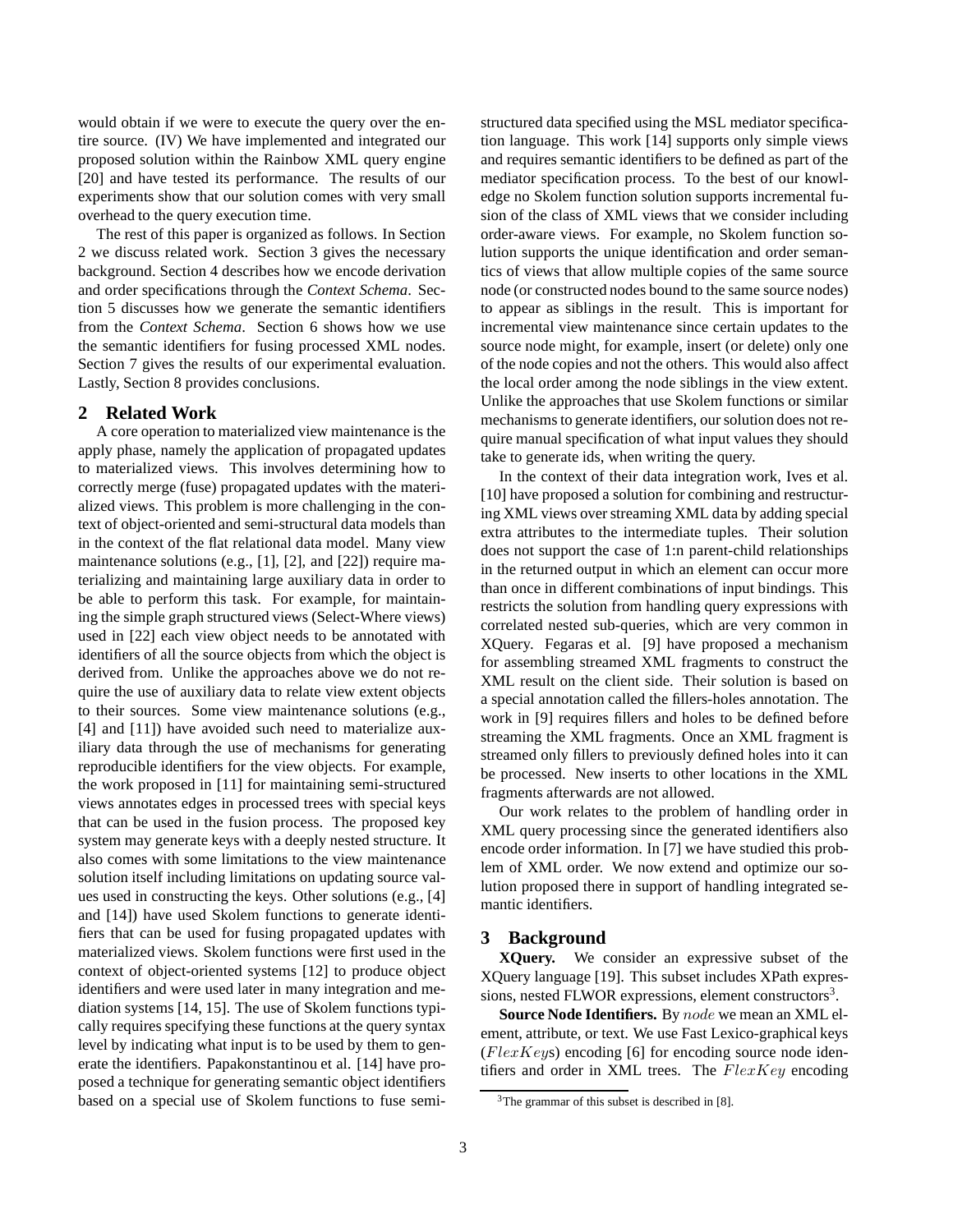is similar to the *Dewey* encoding [18], it encodes hierarchy and order information for each source node. Yet, the  $FlexKey$  uses variable length byte strings instead of numbers. Figure 4(a) shows the  $FlexKey$  encoding of nodes in the "bib.xml" XML document in Figure 1, Figure 4(b) shows the  $FlexKey$  encoding for the source update shown in Figure 3(b), and Figure 4(c) shows the  $FlexKey$  encoding of nodes in the "prices.xml" XML document in Figure 1.



**Figure 4.** The Lexicographical key encoding for (a) the XML document "bib.xml" in Figure 1, (b) the newly inserted "book" element to that document (as shown in Figure 3), and (c) the XML document "prices.xml" in Figure 1.

**The XML Algebra XAT.** We use the XML algebra called *XAT*  $[21]^4$  implemented in the Rainbow engine  $[20]^5$ . Figure 5 shows an algebraic representation for the XQuery in Figure 2(a) using the XAT algebra.

**Data Model.** The data model for the XAT algebra is a tabular model called XAT table. Typically, an XAT operator takes as input one or more XAT tables and produces an XAT table as output. An XAT table is an order-sensitive table of tuples. The column names in an XAT table represent either a variable binding from the user-specified XQuery or an internally generated variable name.

**XAT Operators.** An XAT operator is denoted as  $op_{in}^{out}(s)$ , where  $op$  is the operator type symbol, in represents the input parameters, out the newly produced output column that is to be appended to the output table generated by the operator and s the input XAT table(s). Some XAT operators and their XAT tables are shown in Figure 5<sup>6</sup>. The relational complete subset of the XAT algebra includes *Select*  $\sigma_c(R)$ , *Cartesian Product*  $\times (R, P)$ , *Theta Join*  $\mathbb{N}_c (R, P)$ , Left Outer Join  $\mathbb{R}_{L_c}(R, P)$ , *Distinct*  $\delta_{col}(R)$ , *Group By*  $\gamma_{\text{col}[1..n]}(R, \text{func}) \text{ Order } B$ *y*  $\tau_{\text{col}[1..n]}(R), \text{ Union } \cup (R, P),$ *Intersection*  $\bigcap (R, P)$ *, Difference*  $-(R, P)$ *,* and the column

renaming operator *Name*  $\rho_{coll,col2}(R)$ , where R and P denote XAT tables. Those operators are equivalent to their relational counterparts<sup>7</sup> with added responsibility of maintaining order.



**Figure 5.** An algebra tree for the XQuery in Figure2(a). Annotations appearing in subscript font to the left (or below) column names represent the *Context Schema*. Shaded column names represent the *Order Schema*. Both schemas are presented in Section 4.

We now describe some of the XAT XML-specific operators. **Source**  $S_{xmlDoc}^{col'}$  is a leaf node in an algebra tree that takes the XML document xmlDoc and outputs an XAT table with a single column  $col'$  and a single tuple  $tout_1 = (c_{1,1})$ , where  $c_{1,1}$  is the XAT table cell that contains a reference to the entire XML document. **Navigate Unnest**  $\phi_{col, path}^{col'}(R)$  unnests the element-subelement relationship through a navigation followed by an unnest. **Navigate Collection**  $\Phi_{col,path}^{col'}(R)$  is similar to *Navigate Unnest*, except it only performs the navigation functionality without unnesting. It extracts a collection from each node in column col. **Combine**  $C_{col}(R)$  groups the content of all cells in  $\text{column } col$  into one sequence. **XML Union**  $\bigcup_{col}^{x col}$  $_{col1,col2}(R)$ is used to union multiple sequences into one sequence. For each tuple  $tin_i$  from  $R$ , it creates one output tuple  $tout_i$ , where  $tout_i[col]$  is a sequence containing the members of

<sup>&</sup>lt;sup>4</sup>This algebra is similar to NAL [13] and SAL [3] algebras.

<sup>&</sup>lt;sup>5</sup>Translating XQuery expressions to XAT algebra can be found in [8].

<sup>6</sup>We discuss the details of algebra tree execution later in this paper.

<sup>7</sup>The operator *Group By* here is more powerful than its relational counterpart as it may take any arbitrary sub-query or function. This allows the *Group By* to perform nesting operations as well as grouping operations.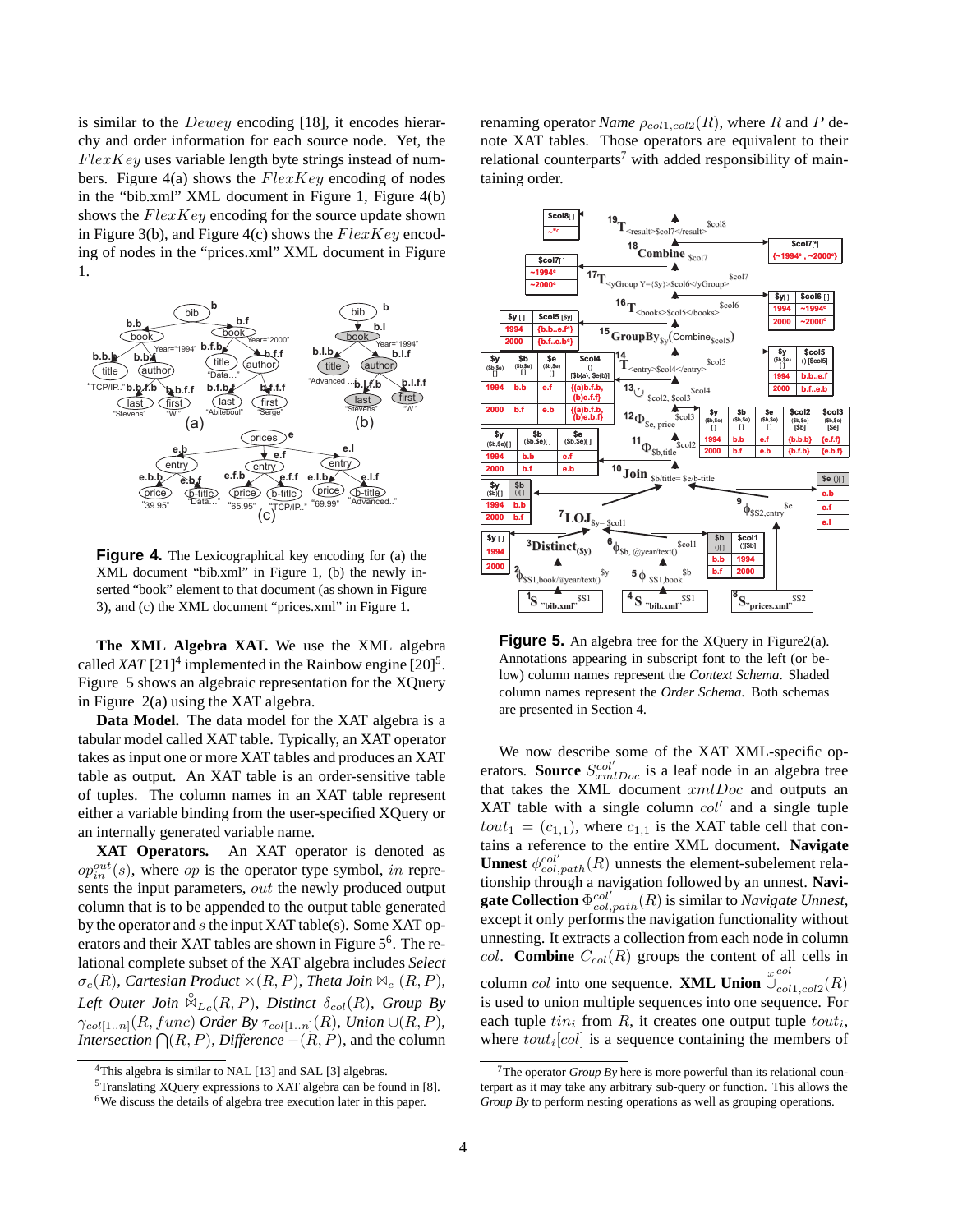the set  $tin_i[col1] \cup tin_i[col2]$ . **Tagger**  $T_p^{col}(R)$  creates a new column col in which it constructs new XML nodes by applying the tagging pattern  $p$  to each input tuple.

Other XAT XML-specific operators include: **XML Unique**  $v^{col'}_{col}(R)$ , **XML Intersection**  $\overset{xcol}{\cap}_{col}$  $_{coll,col2}(R)$ ,  $\bf{XML}$ Difference − <u>col</u>  $_{col1,col2}(R)$ , and **Expose**  $\epsilon_{col}(R)$ . See [8] for details on those operators.

## **4 The Context Schema: Encoding Node Lineage and Order Information**

In this section we show how we encode lineage and order specification for processed XML nodes, referred to as the *Context* of the nodes. We will use this encoding later to generate semantic identifiers for nodes in the XML result. We require that a *Context* specification is defined for each node and collection of nodes processed by the query. While at first sight this may seem expensive to maintain, it is not. We only define the *Context* specifications *schematically*, at the schema level of the query execution model (the column names of intermediate XAT tables in our case). We call such schema-level method of defining the *Context* the *Context Schema*. The *Context Schema*, defined for each column in the intermediate XAT tables, is generated during query translation and optimization time. During query execution time, we might need to obtain the *Context* itself for a given node when we generate or manipulate semantic identifiers. But such actual access of nodes is only limited to a few query operations, as we will show later in Section 5.

**Definition 4.1** *We define the Context* cxt *of a node (or a collection of nodes) as a tuple (*lngCxt*,* ordCxt*), where* lngCxt *the Lineage Context of the node is composed of a sequence of lin* $e$ *age values (lngVal<sub>1</sub>, lngVal<sub>2</sub>,.., lngVal<sub>v</sub>), and ordCxt the Order Context of the node is either (I) a sequence of order values*  $(odrVal_1, odrVal_2, \ldots, odrVal_y)$  or *(II)* a null value. A lineage *value*  $ln qVal_i$ ,  $1 \geq i \geq v$ , can be (1) a source node identifier, (2) *a source data value, or (3) a special constant "\*" . An order value*  $odrVal<sub>i</sub>, 1 \ge j \ge y$ , can be (1) a source node identifier or (2) a *newly generated order key by the query.*

The *Lineage Context* (lngCxt) of a processed node (or a collection) can be (1) driven directly from a specific source node, (2) driven from a certain data value from the domain of values of the source XML document, (3) not related to a specific source node or value (this case applies only to collections of nodes), (4) a composition of one or more of (1), (2), and (3). For (1) we use the relevant source node identifier to describe the lineage. For (2) we use the value that the node is bound to, to describe the lineage. For (3) we use a special constant "\*" to describe the lineage, indicating that the collection itself is not bound to any specific source node. This last case occurs if at a point of the query execution the entire result is composed of one big collection of nodes (this occurs when using a Combine operator), hence the lineage for the entire collection depends on all ("\*") the lineage of the nodes it is composed of. To understand the *Order Context* (ordCxt) for processed XML node (or a collection) we need to consider three possible scenarios for order among nodes during certain point of query execution. (I) The order among the processed nodes, or even between processed collections of nodes, follows document order<sup>8</sup>. For this case the *Order Context* ordCxt assigned to a processed node is a sequence of order values, where an order value is an identifier of a source node that reflects the document order of the processed node<sup>9</sup>. (II) The order is imposed by the query and is different than the document order (e.g., as a result of some *order by* clauses). In this case the *Order Context* ordCxt assigned to a processed node is a sequence of order values. (III) There is no order among processed nodes (or processed collections). In this case the *Order Context* assigned to a processed node is null, signifying that there is no order defined. This case happens when the order is destroyed as a result of certain query operation (e.g.,  $Distinct$ ).

We will now discuss how the *Lineage Context* and the *Order Context* are encoded using the *Context Schema*. We first define the *Order Schema* (Shortly OS) to represent the order between tuples in an XAT table. An *Order Schema* is a sequence of column names from an XAT table where the order between tuples of the table can be determined solely by comparing the  $FlexKeys$  in those columns.

**Definition 4.2** *The Order Schema* OS<sup>R</sup> *of an XAT table* R *in an algebra tree is a sequence of column names, where the order among tuples in that table can be found by comparing the values projected from these columns.*

For example, in the output XAT table of operator  $\#6$  in Figure 5, the *Order Schema* is column \$b (we use shaded column name to represent that). The order among any two tuples  $t_1$  and  $t_2$  in that XAT table can be derived by lexicographically comparing  $t_1[\$b]$  to  $t_2[\$b]$ . In general, the order among cells in each column is reflected by the *Context Schema* of the column, as we will see next. Yet, the order among tuples in the XAT table as whole, may be of importance in some cases. In particular when the query involves join operations. Hence, the *Order Schema* is only maintained for queries with joins. See [8] for rules to compute the *Order Schema*.

**Definition 4.3** *The Context Schema (*CxtSma*) for a column* col *in the XAT table (corresponding to an implicit or an explicit query variable binding) is a rule that defines how the Context (lineage and order specifications) of nodes (or collections of nodes) in that column can be extracted.*

 $\begin{tabular}{lll} \texttt{CxtSma} & ::=& (\texttt{Order})? + \texttt{Lineage} \\ \texttt{Order} & ::=& "\texttt{()}" & "\texttt{('+OrdCols)} \end{tabular}$ Order  $::= "()" | "("+OrdCoIs+")"$ <br>OrdCols  $::= colName + ("," " + OrdCo"$  $::=$  colName + ("," + OrdCols)\*

<sup>&</sup>lt;sup>8</sup>Note that this does not only apply to source nodes but may also apply to constructed nodes constructed over source nodes.

<sup>9</sup> If the *Lineage Context* itself reflects the order, we define the *Order Context* as an empty sequence of order values.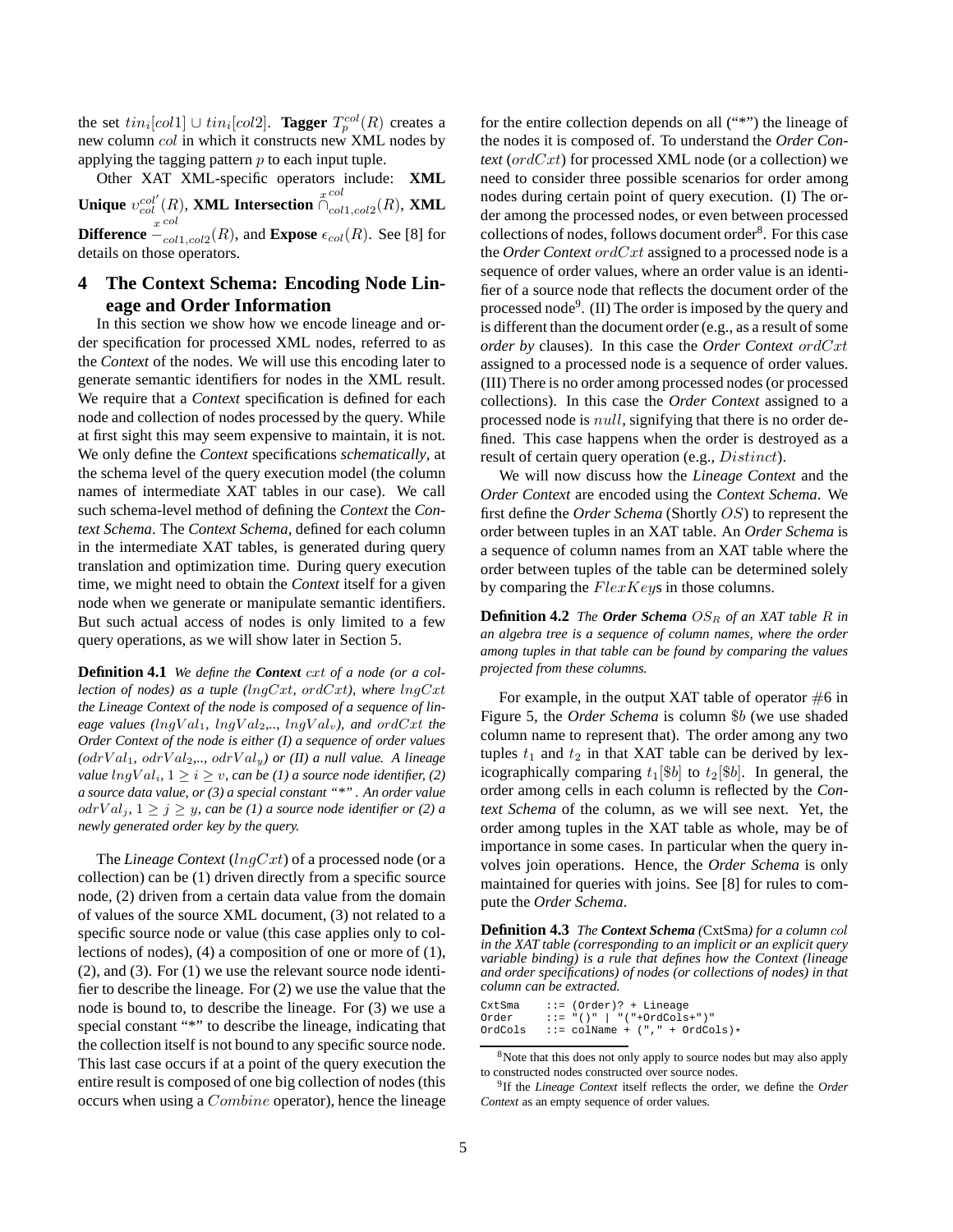| Lineage | $::= "[]"   ("[" + LngCols + "]")$                                                     |
|---------|----------------------------------------------------------------------------------------|
| LnqCols | $::=$ (colName   colsUnion) +                                                          |
|         | $(\cdot, \cdot + \text{(colName } \text{colsUnion)})$ *                                |
|         | colsUnion ::= $\left(\text{colName} + \sqrt{\pi} + \text{CollD} + \sqrt{\pi}\right) +$ |
|         | $(colName + "\n{ " + ColID + "\n{ " })$                                                |
| ColID   | :: FlexKev                                                                             |

The *Context Schema* (CxtSma) for a column col is a composition of an optional order prefix phrase (Order) and a lineage phrase (Lineage). The order phrase can be an empty list "()" indicating that the order information of nodes in col can be derived from the lineage phrase. In that case there is no need to have an extra encoding for order. If the lineage phrase does not reflect the correct order, the order phrase will contain a list of column names  $\left(\frac{colName}{\right)$  that determine how the order of nodes in col can be derived. The absence of the order prefix phrase (equals to *null*) indicates that no order is defined for the column. In other words the *Order Context* for any node in that column is null. In general, the order encoding in the *Context Schema* of a column enables us to derive the order among cells in that column.

The lineage phrase is a list of XAT table column names from which the lineage of nodes in col can be derived. The list can be empty "[]" indicating that the lineage of the column is related to itself. A non-empty list may contain regular column names  $(colName)$  and/or annotated column names  $(colsUnion)$ . An annotated column name  $(colsUnion)$  is a column name annotated with an identifier  $(ColID)$ , namely a  $FlexKey$  identifier that is assigned by the *XML Union* operator and is unique for each unioned column. It is used to distinguish each column used as input to the union operation. This is used later when we generate the semantic identifiers, to ensure the uniqueness of nodes originating from different input columns when unioned. ColID also helps in maintaining the order among nodes originating from different unioned columns.

**Computing the Context Schema.** The *Context Schema* is first created for the Source operator since it is the leaf operator in any XAT algebra tree. Other operators may create *Context Schema*s for newly created columns or manipulate the *Context Schema* for existing columns. Table 1 shows rules for generating and manipulating the *Context Schema*. Table 1 uses the following conventions: (1) col.ord to refers to the *Order Context* of a column col, (2) col.lng to refers to the *Lineage Context* of a column col, (3)  $p,col$  to refers to the column in a tagger pattern  $p,$  (4)  $R[col_i]$ to refers to the column with index i in the XAT table  $R$ , (5) R[col<sup>i</sup> ].cxtSma to refers to the *Context Schema* for a column  $col_i$  in the XAT table R, and (6)  $R.OS$  to refers to the *Order Schema* of the XAT table R.

We now discuss the *XML Union* as an example of computing the *Context Schema*10. The *XML Union* operator  $\mathcal{L}^{col}_{col}$  $_{col1,col2}(R)$  creates new collections in column col from

the contents of columns col1 and col2. The *Lineage Context* of the new column col is derived from the *Lineage Context* of both columns col1 and col2. Hence the *Lineage Context* for col will be  $[col_1.lang{f k_1}, col_2.lang{f k_2}]$ where  $fk_1$  and  $fk_2$  are identifying  $FlexKeys$  to distinguish between the two columns<sup>11</sup>. For example if an *XML Union* operator is used for creating a collection from two columns  $col_1$  and  $col_2$  the *Context Schema* might be  $[col_1.lng\{a\}, col_2.lng\{b\}]$ . Here a and b reflect the order in which the columns are unioned. If the *Order Context* of each of the source columns (col1 and col2) is equivalent to its *Lineage Context*, then the order context of col is assigned to its *Lineage Context*. Otherwise, the *Order Context* of col is set to union of the *Order Context*s of the source columns.

**Example.** Figure 5 shows how the *Context Schema* is defined for columns in the intermediate XAT tables based on the rules shown in Table 1. The *Context Schema* is shown in a subscript font to the right of column names (or below them). The output XAT table of operator  $# 3$ , for example, has one column (\$y) representing the distinct values of years. Based on the rules in Table 1 it is assigned a *Lineage* phrase that references itself [] and a null *Order* phrase (indicating that there is no order semantics for that column). The output XAT table of operator  $# 6$  has two columns ( $$b$$  and  $$col1$ ). Column ( $$b$$ ) contains the node identifier of extracted books. The *Lineage* phrase assigned to that column is derived from itself [], as this column is obtained through a *Navigate Unnest* operation. The *Order* phrase of that column is set to (), signifying that it is equal to the *Lineage* phrase (\$b). Hence, if we wish to derive the order between nodes in column  $$b$  we compare the  $FlexKeys$  in that column lexicographically. Column \$col1 gets a *Context Schema* ()[\$b] (based on the second case in rule category III in Table 1). The LOJ operator (# 7) does not affect the *Lineage* phrase. It only changes the *Order* phrase. It uses the *Order Schema* of the input tables (highlighted columns) and the input column's *Order* phrase to determine the new *Order* phrase. Based on the rules in Table 1, the *Order* phrase of column \$y is set to (\$b). The *Order* phrase of column \$b is not affected because the left input table has no *Order Schema*. The Join operator (# 10) also sets only the *Order Schema* of its output columns  $y$ ,  $b$ , and  $\ell$ e as shown in Figure 5. Note that for the operators on top of the operator # 10, the *Order Schema* is no longer needed to compute the *Context Schema* rules, since there is no other Join operations. Hence, the *Order Schema* is not defined for those other operators.

As a result of the *Navigate Collection* operators # 11 and  $# 12$ , columns  $$col2$  and  $$col3$  are created and each of them is assigned a *Context Schema* that is derived from that of the column it was extracted from. The *XML Union*

<sup>10</sup>See [8] for discussion on all operators.

 $11$ This identifying extension is used later when we generate the semantic identifiers to ensure uniqueness of the identifiers and to reflect order.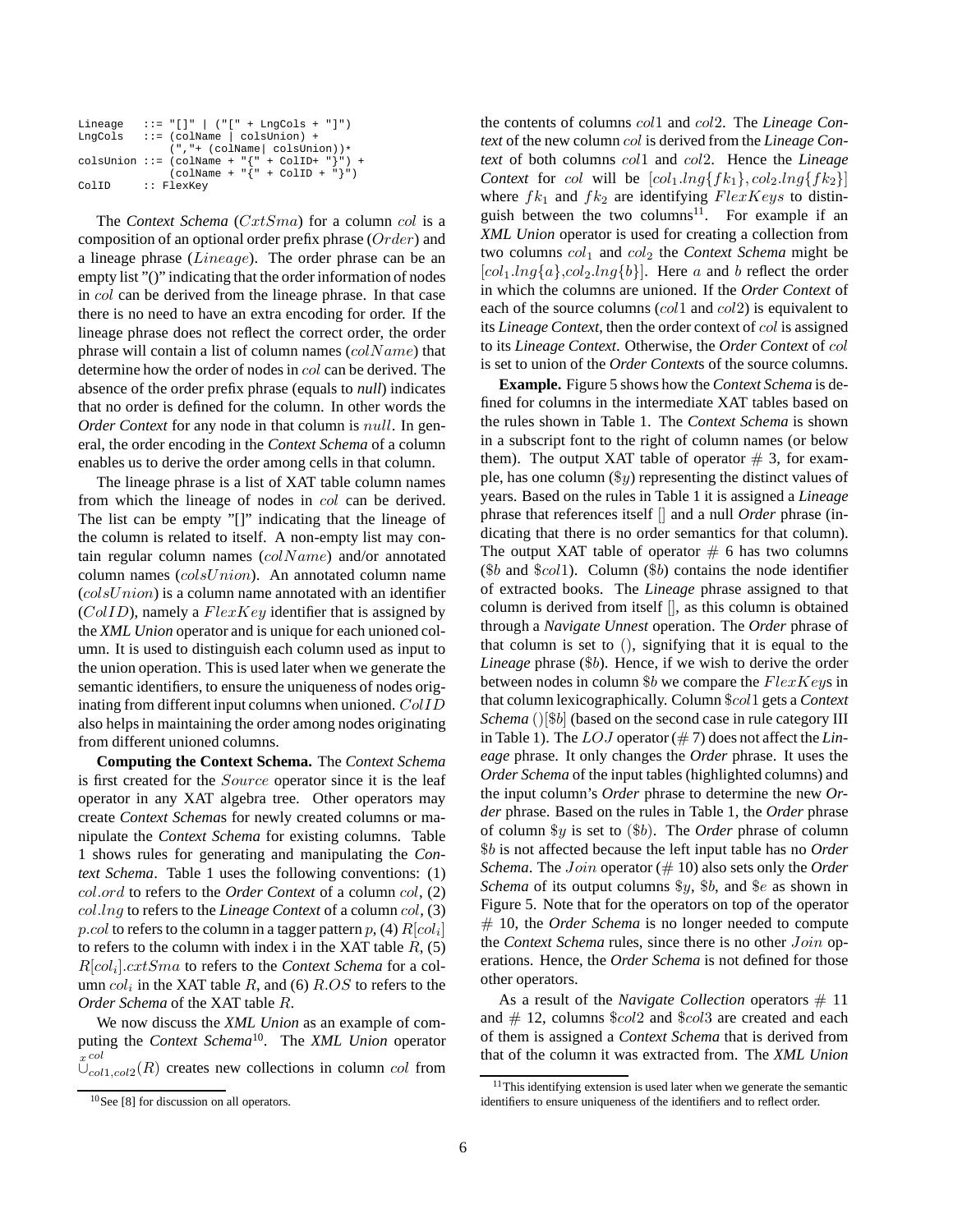| Cat.         | Operator op                                                                                                                     | Affected column                    | <b>Assigned Context Schema</b>                                                                                                                                                                                                      | Node Level operation                                                      |
|--------------|---------------------------------------------------------------------------------------------------------------------------------|------------------------------------|-------------------------------------------------------------------------------------------------------------------------------------------------------------------------------------------------------------------------------------|---------------------------------------------------------------------------|
|              | $S_{xmlDoc}^{col}$                                                                                                              | col                                | $( col $ or shortly $( [] )$                                                                                                                                                                                                        | None                                                                      |
| $\mathbf{H}$ | $\Phi_{col, path}^{col'}(R)$                                                                                                    | col'                               | $if(col.ord == empty), () [col.lnq]$<br>$elseif(col.ord == null), [col.lng]$<br>else, (col. ord) [col. Ing]                                                                                                                         | None                                                                      |
| Ш            | $\phi_{col, path}^{col'}(R)$                                                                                                    | col'                               | $if((col. ord == empty)  (col. ord == null)), ()$<br>else if (path navigate to text node), $(col.ord)[col.lng]$<br>$else, (col. ord + col')$                                                                                        | None                                                                      |
| IV           | $C_{col}(R)$                                                                                                                    | col                                | $[\ast]$                                                                                                                                                                                                                            | for each tuple $t$ in $R$ apply<br>assignmentOverRidOrd(t, col)           |
| V            | $T_p^{col}(R)$                                                                                                                  | col                                | $if(p.col.ord == empty), ()[col]$<br>$else if (p,col. ord == null), [col]$<br>else, (p. col. ord)[col]                                                                                                                              | for each tuple $t$ in $R$ apply<br>composeNodeIds(t, col, p)              |
| VI           | $\gamma_{col[1n]}(R,C_{col})$                                                                                                   | All columns                        | if (grouping by id), $(col_1.ord, \ldots col_n.ord)[col_1.lnq, \ldots col_n.lnq]$<br>else if (grouping by value), $[col_1, lng, , col_n, lng]$                                                                                      | The Combine operator uses the function<br>assignOverRidOrd                |
| VII          | $x$ col<br>$\cup_{col1,col2}(R)$                                                                                                | col                                | $if((col_1.ord == empty) \&\& (col_2.ord == empty)),$<br>$( col_1.lng{f_k}_1 , col_2.lng{f_k}_2 ]$<br>else, $(col_1.ord, col_2.ord)[col_1.log{f_k_1}, col_2.log{f_k_2}]$<br>(where $fk_1$ and $fk_2$ are Flexkeys reflecting order) | for each tuple $t$ in $R$ apply<br>$assignmentColldPrfx(t, col_1, col_2)$ |
| <b>VIII</b>  | $v_{coll}^{col'}(R)$<br>x col'<br>$\bigcap_{col1,col2}(R)$<br>x col'<br>$-$ <sub>col1,col2</sub> $(R)$<br>$\rho_{coll,col'}(R)$ | col'                               | $if(col_1.ord == empty), ()[col_1.lnq]$<br>$elseif(col1.ord == null), [col1.lng]$<br>$else, (col_1.ord)[col_1.lnq]$                                                                                                                 | None                                                                      |
| IX           | $\delta_{col}(R)$                                                                                                               | All columns                        | $\overline{col.lng}$                                                                                                                                                                                                                | None                                                                      |
| X            | $\times (R, P)$<br>$\bowtie_c (R, P)$<br>$\mathring{\boxtimes}_{Lc}(R, P)$                                                      | $R[col_1col_m]$<br>$P[col_1col_n]$ | $for (i = 1; i < = m; i++)$<br>$R[col_i].CxtSma = (R[col_i].ord + P.OS)[R[col_i].lnq]$<br>$for (i = 1; i <= n; i++)$                                                                                                                | None                                                                      |
|              |                                                                                                                                 |                                    | $P[col_i].CxtSma = (R.OS + P[col_i].ord)[P[col_i].lng]$                                                                                                                                                                             |                                                                           |
| XI           | $\sigma_c(R)$                                                                                                                   | None                               | N/A                                                                                                                                                                                                                                 | None                                                                      |
| XII          | $\tau_{col[1n]}(R)$                                                                                                             | $R[col_1col_m]$                    | $for (i = 1; i < = m; i + 1)$<br>$R[col_i]$ . $CxtSma = (col[1n])[R[col_i].lnq]$                                                                                                                                                    | None                                                                      |

**Table 1.** Rules for computing the *Context Schema* for different XAT operators.

operator (operator  $# 13$ ) creates new collections in column \$col4 from the contents of columns \$col2 and \$col3. Hence, the *Lineage* phrase of column \$col4 becomes a composition of the *Lineage* phrases of columns \$col2 and \$col3 which is  $[\$b\{a\}, \$e\{b\}]$  after assigning the special column source identifiers a and b. The *Order* phrase of the new column \$col4 is derived from the *Order* phrases of both input columns. Hence, it becomes  $(\$b, \$e, \$b)$ , or simply  $(\$b, \$e)$ , since removing the redundant  $\$b$  will not affect the order semantics. And since this *Order* phrase is equivilant to the *Lineage* phrase, we simply set the *Order* phrase to (). The *Tagger* operator (operator  $\#$  14) constructs new nodes in column \$col5 assigning a "self" *Lineage* phrase to it  $\Box$  and an *Order* phrase equal to  $\Box$ <sup>12</sup>. The *Group By* operator (operator  $# 15$ ) changes the *Lineage* phrases of all the output columns to be equivalent to the *Lineage* phrase of the grouping column \$y. It also sets the *Order* phrase of the output columns to null since the *Group By* destroys the order among tuples (created groups) $13$ . The remaining operators in the algebra tree are easy to follow.

## **5 Generating Semantic Identifiers from the Context Schema**

We now describe how we utilize the *Context Schema* to generate the semantic ids for processed XML nodes.

**Definition 5.1** *The Semantic Identifier (*SemID*) is an identifier assigned to a node in the XML result. Such identifier is locally unique (among sibling nodes) and carries lineage information that references the source from which the node is derived. It also encodes local order of the nodes among sibling nodes.* SemID *is a composition of an optional order id prefix term (*OrdPrefix*) and a body part that can be a base node id (*BaseNodeID*) or a constructed node id (*ConstNodeID*). The body part carries lineage information and determines the node type (source node or constructed node).*

```
SemID ::= (OrdPrefix)? + (BaseNodeID | ConstNodeID)
OrdPrefix ::= "˜" | OverRideOrd
OverRideOrd ::= "(" + FlexKey + ")"
BaseNodeID ::= FlexKey
ConstNodeID ::= LngCxt + "c"
LngCxt ::= (FlexKey | "*" |StringLiteral) +
               ("..." + <i>LongCxt</i>)*
```
In many cases, the lineage information encoded in the semantic id body can reflect the node order as well. If this is not the case then a special order prefix (OrdPrefix) is added to the semantic id body. The prefix order id can be either a  $FlexKey$  representing a new order that overrides the order implied by the lineage information encoded in the semantic id body or a special constant "∼" indicating that there

<sup>&</sup>lt;sup>12</sup>Note that only columns  $y$  and  $c$ *ol*<sup>5</sup> remain in the output at this point. Other columns are pruned out through an optimization process that discards columns that are not used by later operators or that are not referenced by the *Context Schema* of any column.

<sup>13</sup>Since this is a value-based *Group By*. An id-based *Group By* (representing a nesting operation) would define certain order among the create groups, as shown in Table 1.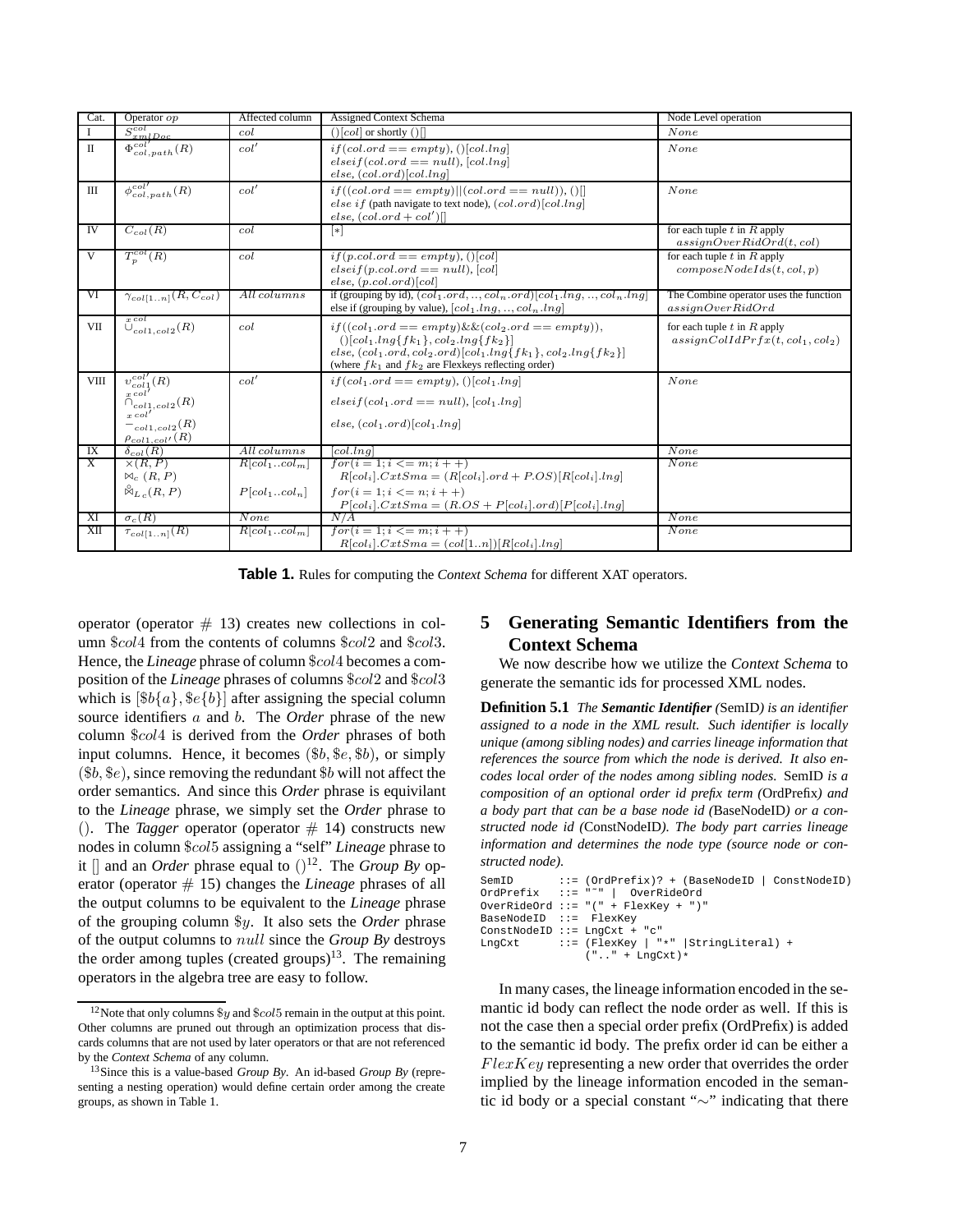is no order defined locally for the node. The body of the semantic id depends on the type of the node. A node in the view extent can be of two types: (I) a base node originating from a source document that is exposed without any modifications<sup>14</sup>, or  $(II)$  a newly constructed node. The body of the semantic id *SemID* for a base node that is exposed in the view is simply the same as its id (a  $FlexKey$ ). The body of *SemID* for a constructed node is composed of a *Lineage Context* value ( $LngCxt$ ) and a constant suffix  $(^c)$  indicating that the id reflects a constructed node. The *Lineage Context*, as we discussed earlier can be a reference to a  $FlexKey$ , a reference to string value from the domain of values of the source XML document, a constant "\*", or a composition of one or more of them separated by a delimiter "..". This *Lineage Context* can be derived from the *Lineage* phrase of the *Context schema* during query execution.

The last column in Table 1 shows the node-level operations required for actually generating and maintaining semantic ids. As shown in Table 1, we require node-level access for only four algebra operations. Namely, the *Combine*, the *Tagger*, the *XML Union*, and the *Group By* operators. We define two functions  $getLngCxt()$  and  $getOrdCxt()$ that when invoked for a node (or collection) return the *Lineage Context* and the *Order Context* of that node (or collection), respectively.

We now discuss, briefly, the logic of the functions in Table  $1^{15}$  (1) The function *generateNodeId* is used by the  $Tagger$  operator to generate semantic id for the newly constructed nodes. This includes setting the order prefix, if necessary. (2) The function  $assignColldPrfx$  is used by the *XML Union* operator to assign the order prefix part of the semantic id for nodes originating from different columns. (3) The function  $assignOverRidOrd$  is used by the  $Combine$ operator to set the order prefix part of the semantic id for combined nodes. (4) The function  $assignOverRidOrd$  is also used by the *Group By* to set the order prefix part of the semantic id for nodes in the created groups<sup>16</sup>.

**Example.** In the algebra tree in Figure 5 we note that before the *XML Union* (operator  $\#$  13) query processing is performed normally without the need to perform any additional id-specific operations. The *XML Union* (operator  $#$ 13) assigns source column prefix order ids  $(a \text{ and } b)$  to the nodes in the new column  $\frac{2\pi}{14}$ . The *Tagger* (operator  $\#$  14) constructs new nodes "entry" from the collections in \$col4 using the *Context Schema* of \$col4. The *Lineage* phrase of column \$col4 consists of columns \$b and \$e. Hence, we derive the body of the semantic id from corresponding projected nodes in those columns. Since the *Order* phrase also refers to the same columns "()", we conclude that the semantic id body can represent the order. For example, for the first tuple in the XAT table we generate the semantic id b.b..e.  $f^c$  for the newly constructed node in column  $\$col5^{17}$ . This new node becomes a parent to the collection containing the two nodes  $(a)b.f.b$  and  $(b)e.f.f.$ 

The *Group By* (operator  $# 15$ ) groups the constructed nodes in column \$col5 by the year (column \$y). The *Order* phrase of the grouped column (\$*col*5) indicates that the ids in that column already reflect the order. Hence we do not assign any prefix node ids. The *Tagger* (operator  $\#$  16) constructs new nodes "books" for the collections in column \$col5. The created nodes are assigned semantic ids that are derived from the "year" values in column \$y. And since the *order* phrase of column \$col5 is null, the *Tagger* operator assigns a prefix order constant "∼" to each new node, indicating that no-order is defined for those nodes. For example, the first constructed node is given a semantic node id  $\sim 1994^c$  and is becoming the parent for the collection with one "entry" node with id b.b..e.  $f^c$ . The *Tagger* (operator  $# 17$ ) constructs new nodes "yGroup". with semantic ids  $\sim 1994^c$  (on top of the "books" node with id  $\sim 1994^c$ ) and  $\sim 2000^{\circ}$  (on top of the "books" node with id  $\sim 2000^{\circ}$ ). Next the *Combine* (operator # 18) creates a collection out of those nodes. The input column (\$col7) for the *Combine* operator has a null *Order Context*. Hence, nodes in the created collection keep their no-order prefix (∼). Finally the *Tagger* (operator  $# 19$ ) constructs a root node for the result on top of the collection in column \$*col7*. The semantic id assigned to this root node is  $\sim$   $*^c$  as derived from the *Context Schema* of column \$col7.

The final result of executing the query is shown in Figure 6(a). Note that the generated semantic ids serve as local unique ids for nodes and at the same time encode the nodes local order (semantic ids that start with ∼ reflects no-order semantics).

### **6 XML Fusion Using Semantic Identifiers**

We first define a mechanism for merging XML fragments processed incrementally with the existing XML result. For this we use the *Deep Union* operator. The *Deep Union* operator was introduced in the context of the semistructured data model in [5]. We here adapt the *Deep Union* operation to the general XML tree model.

**Definition 6.1** *The Deep Union* ( $\Box$ ) *of two XML trees* <sup>18</sup>  $t_1$  =  $(r_1 : ch_1)$  and  $t_2 = (r_2 : ch_2)$  unions their root nodes  $r_1$  and r<sup>2</sup> *by node identifier and recursively performs deep union on their respective lists of child nodes*  $ch_1$  *and*  $ch_2$ *. The resulting XML tree includes all nodes in the two XML trees with only one occurrence of any matching nodes (by node ids) from the two trees.*

<sup>14</sup>Such node is an exact copy of the source node including its subtree.  $15$ The algorithms can be found in [8].

<sup>16</sup>Although that the value-based *Group By* does not define order between created groups, there might be order among nodes in each group.

<sup>&</sup>lt;sup>17</sup>The semantic id itself reflects the desired order (document order of the source "book" node as major order and document order of the source "entry" node as minor order.

<sup>&</sup>lt;sup>18</sup>Each XML tree is annotated with semantic node identifiers.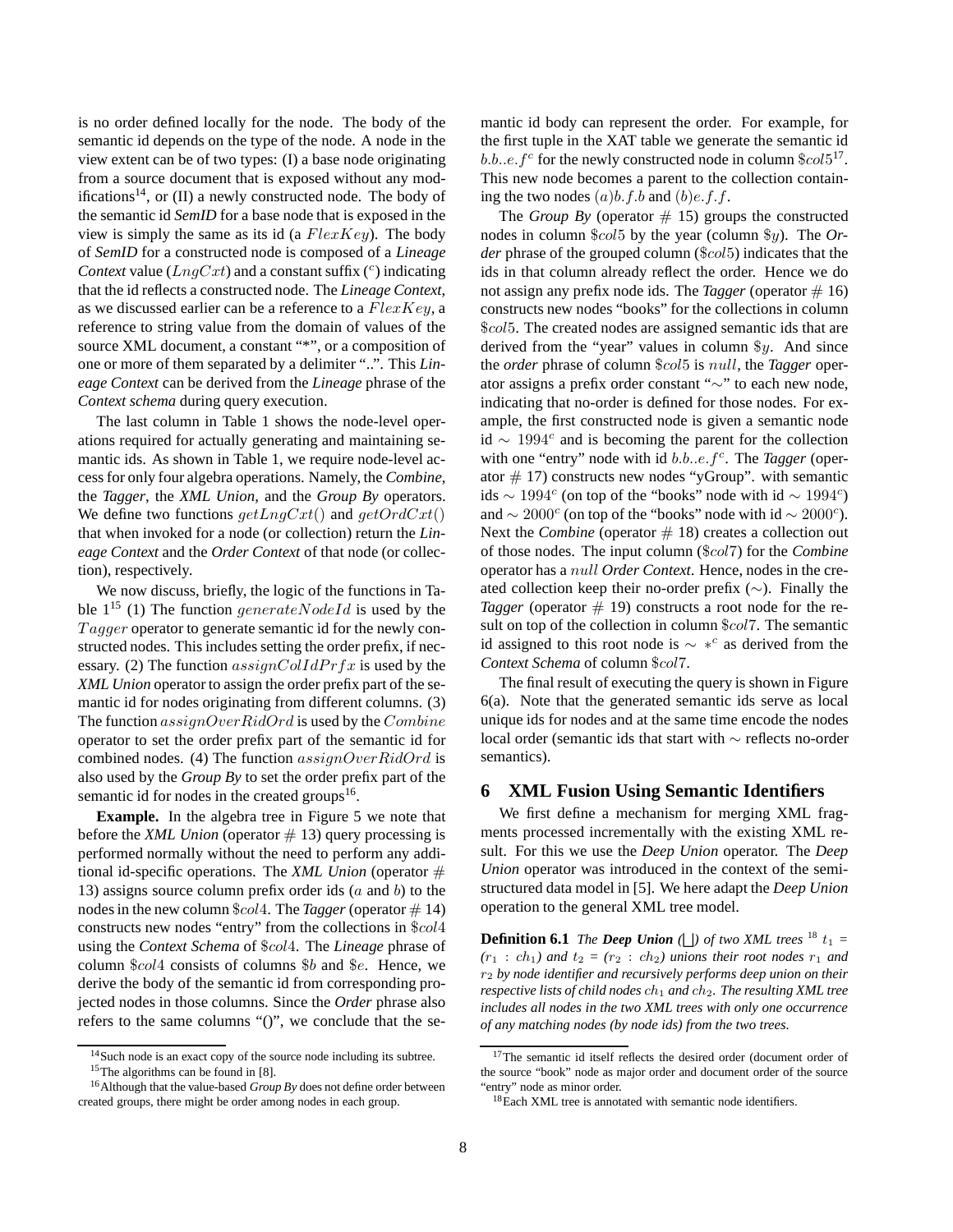$$
r_1 \bigsqcup r_2 = \begin{cases} r_1 \cup r_2 & \text{if } r_1 \ldotp id \neq r_2 \ldotp id \\ r \vdots (ch_1 \bigsqcup ch_2) & \text{if } r_1 \ldotp id = r_2 \ldotp id \end{cases}
$$

*where*  $r = r_1 = r_2$ *.* 

Our solution enables views to be distributive over the *Deep Union* operator. This means that we can process insert source updates incrementally without recomputing the view. For example, if the a view  $V(S1, S2) = S1 \bowtie S2$ is distributive over the *Deep Union* operator, we should be able to maintain the view as follows:  $V(S1 \sqcup \Delta S1, S2)$  $= (S1 \bowtie S2) \sqcup (\triangle S1 \bowtie S2)$  where  $\triangle S1$  is an update to S1. This means that we can propagate the update by simply processing  $\triangle S1 \bowtie S2$  and merging the result with the existing view extent ( $S1 \bowtie S2$ ). Applying this to our running example, and since the example involves a selfjoin we treat each access to the same source as a separate source. Hence, for the view  $v(S1, S1, S2)$  shown in Figure 2(a), where  $S1 =$ "bib.xml" and  $S2=$  "prices.xml", and as a result of the update  $\triangle S1$  (shown in Figure 3(a)), we wish to show that  $V(S1 \cup \triangle S1, S1 \cup \triangle S1, S2)$  =  $V(S1, S1, S2) \bigsqcup V(\Delta S1, S1, S2) \bigsqcup V(S1, \Delta S1, S2) \bigsqcup$  $V(\triangle S1, \triangle S1, S2)$ . This is also equal to  $V(S1, S1, S2)$  | |  $V(\triangle S1, S1, S2) \bigsqcup V(S1', \triangle S1, S2)$  by merging the third and the fourth terms and given that  $S1' = (S1 \cup \Delta S1)$ .

This is possible because when processing the source updates, our solution reproduces old node identifiers and generate new ones, as appropriate, in a way that enables fusing the processed updates with the result. We establish the correctness of our solution using the following theorem.

**Theorem 6.1** *Given a view*  $V = (S_1, S_2, ..., S_n)$  *defined over input XML data sources*  $S_1$ ,  $S_2$ , ...,  $S_n$  *by an XAT algebraic expression*  $T$ *. Let*  $\Delta S_i$  *be an update to one of*  $T$ *'s data sources*  $S_i, 1 \leq i \leq n$ . Let  $V^{rec} = V(S_1, ..., S_i \sqcup \Delta S_i, ..., S_n)$  be the *view extent after recomputation.* Let  $V' = V(S_1, ..., S_i, ..., S_n) \bigsqcup$  $V(S_1, \ldots, \Delta S_i, \ldots, S_n)$  *be the view after propagating and applying the update using the* Deep Union *operator. We find that* V rec *=*  $V'.\ \dot{\square}$ 

We prove Theorem 6.1 by first proving the distributivity of XAT operators. We then prove the distributivity of V composed of any number of algebraic operators by induction on the height of  $T$ . The proof can be found in [8].

**Example.** First we assign appropriate Flexkeys to the new nodes inserted into the source document as shown in Figure 4(b). Next we process the incremental parts of the propagation formula above. Namely,  $V(\triangle S1, S1, S2)$ and  $V(S1', \triangle S1, S2)$ . Lastly we fuse the results of propagating the updates with the original view extent  $(V(S1, S1, S2))$ . Figure 6(a) shows the original view extent  $(V(S1, S1, S2))$ . Figures 6(b) and (c) show the results of executing  $V(\triangle S1, S1, S2)$  and  $V(S1', \triangle S1, S2)$ respectively19. Merging the incremental results (propagated

updates in 6(b) and (c)) with the original view extent (in Figure 6(a)) using the *Deep Union* operator results in the refreshed view extent shown in Figure 6(d). Note that as a result of that, only the XML fragment with root node  $b.l..e.l<sup>c</sup>$  is added to the view extent. Other nodes that appear in the propagated updates are fused with the corresponding nodes from the original view extent as due to equivalent ids. Also note that the order is maintained in the refreshed view extent, as the order encoded in the node identifier  $b.l..e.l^c$ indicates that it should come second when compared with the other sibling node with id  $b.b..e.fc$ . In general, the final result we get in Figure 6(d) is equivalent to the result we would get if we process the view query over the entire source document after applying the source update to it.



**Figure 6.** (a) The original view extent  $V(S1, S1, S2)$ , (b) the incremental computation  $V(\triangle S1, S1, S2)$ , (c) the incremental computation  $V(S1', \triangle S1, S2)$ , and (d) the refreshed materialized view computed as (a)  $\bigcup$  (b)  $\bigcup$  (c).

**Implications of Our Solution.** Our semantic id solution enables two important features. (1) Distributive XML query processing even for queries involving operations like group by, nesting, distinct, and sorting, typically known to be nondistributive. This provides a base for enabling applications like efficient XML incremental view maintenance<sup>20</sup> and efficient XML stream processing. (2) Efficient support for XML order, where the need to perform intermediate sorting is removed and new query optimization opportunities might open.

<sup>&</sup>lt;sup>19</sup>Due to space limitations we do not show the detailed execution of each of these two plans. Generating semantic ids during those executions

follows the same logic used in the initial execution shown in Figure 5. The detailed execution of those incremental queries can be found in [8].

 $^{20}\rm{We}$  wish to point out that in this paper we do not propose a full XML view maintenance solution. Our solution can be a key component in an XML view maintenance solution. Such VM solution should address other issues like handling other updates types in addition to insert updates.